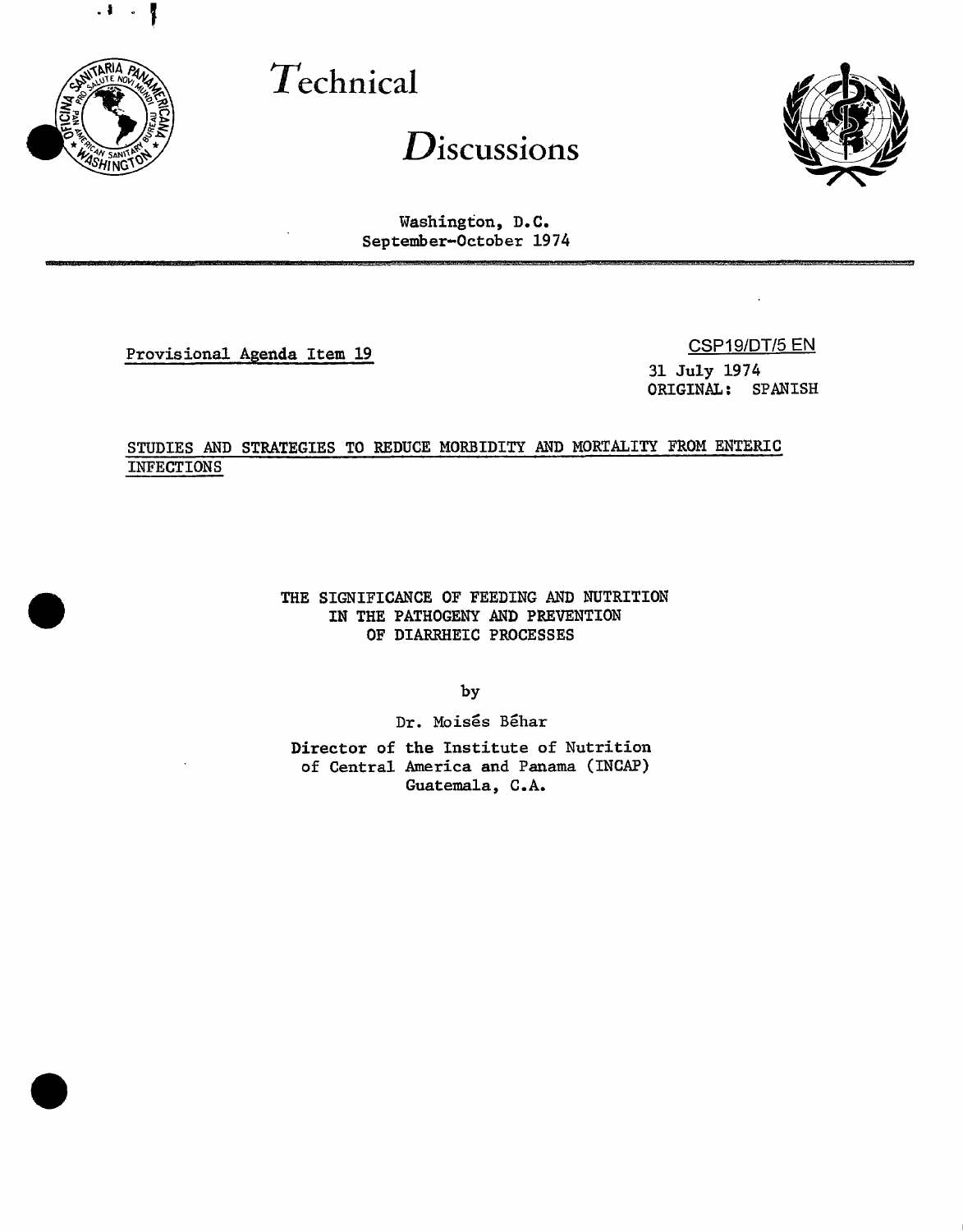#### THE SIGNIFICANCE OF FEE**D**ING AND NUTRITION IN THE PATHOGENY AND PREVENTION OF DIARRHEIC PROCESSES

In most of the countries of Latin America diarrheic processes constitute one of the most serious health problems, especially for small children. They have a dual relationship with feeding and nutrition: on the one hand, diarrhea is an important factor which precipitates and aggravates malnutrition; on the other, feeding practices and the nutritional state play their part in the pathogeny of diarrheic processes. This interrelationship, which we may describe as synergetic, and the very magnitude of the problem, explain why in the Estudio de Mortalidad en la Niñez, sponsored by the Pan American Health Organization,(1) it was found that in the whole sample diarrhea was the most important basic cause of death. It was also observed that in 60.8 per cent of the deaths caused by diarrhea, malnutrition was a related cause.

Accordingly, we would like to analyze first in what way food, in itself and not as a vehicle of specific pathogenic agents, can intervene in the pathogeny of diarrheic processes. For this purpose, there are two periods of infancy which must be studied: the breast-feeding period and the weaning period.

## Protective Role of Breast-feeding

During the breast-feeding period, the first point to consider is the protection which this type of feeding provides against the environmental factors which cause diarrheic processes. Since the introduction of artificial feeding with cow's milk, clinical and epidemiological observations in general have revealed that in bottle-fed babies the frequency and sever-<br>ity of diarrheic processes has been greater than in breast-fed babies. Toity of diarrheic processes has been greater than in breast-fed babies. day it is known that human milk plays a protective role against enteric infections, at least through the following processes.

#### Specific Activity of A**nt**ibodies

It has been proved that colostrum and human milk, during the first weeks, contains high concentrations of immunoglobulins, especially IgA,(2) among which antibodies and antigens of enterobacteriaceae have been isolated. (3)

Figure 1 shows the concentration of IgA found in the colostrum and milk of women from a village in Guatemala. As may be seen, the concentration is high in colostrum and, although it drops sharply, still maintains appreciable levels during the first year of lactation. Undoubtedly, these antibodies do not pass through the intestinal wall, but it has been observed that they pass almost intact through the whole gastrointestinal tract. It is therefore felt that they can play a part in the defense of the host acting within the intestinal lumen. This has been proved in the case of the poliovirus. (4,5)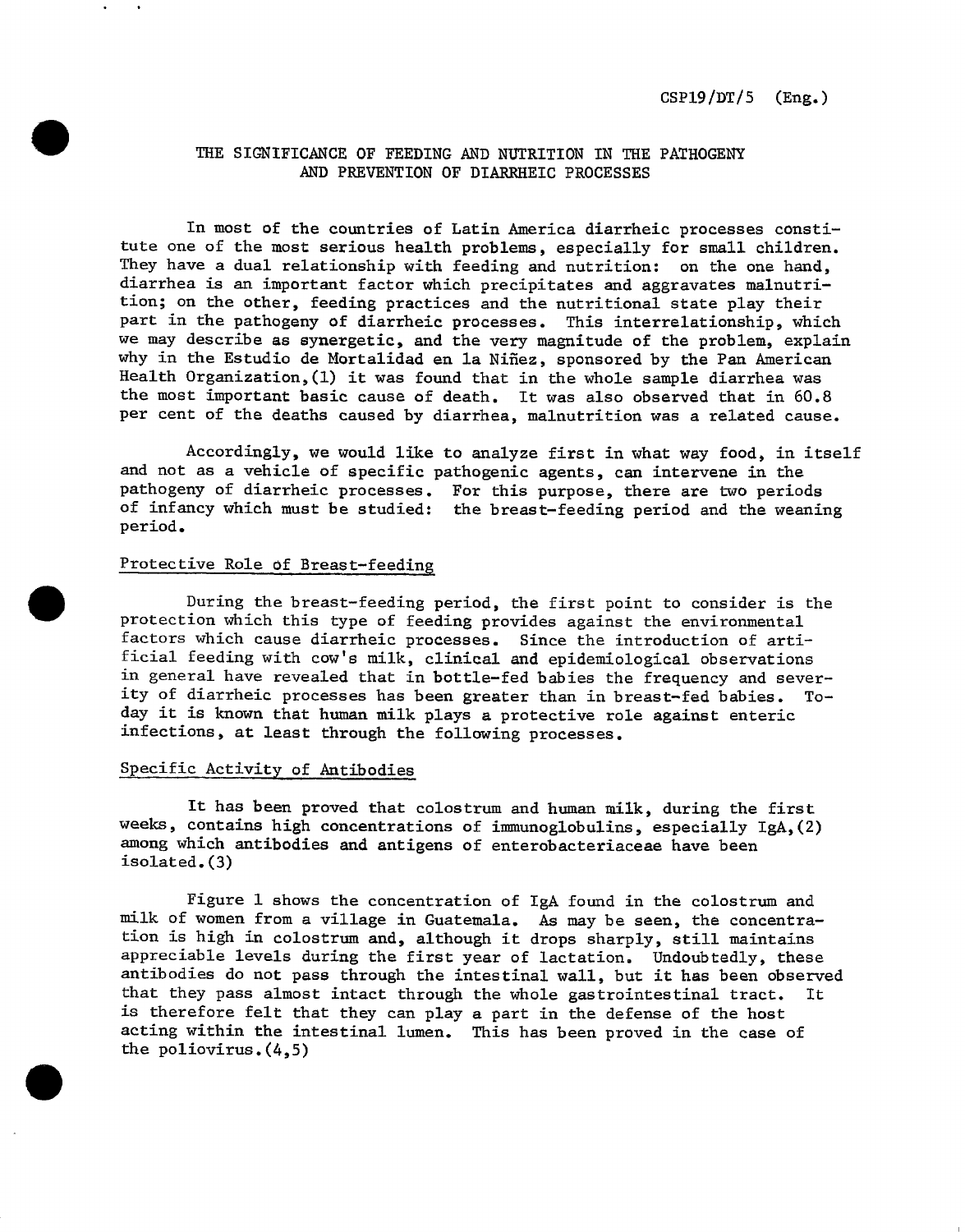#### Bifid Factor

It is well known that the feces of breast-fed children are different from those of children fed with cow's milk: the former do not have a disagreeable smell and are of acid reaction; the latter are alkaline and have a putrid smell. This is because the intestinal flora are completely different. In breast-fed children the flora consist almost exclusively of gram-positive anaerobic bacilli (bifid-bacteria); in bottle-fed children the predominant components are gram-negative anaerobic organisms which constitute also the predominant flora of adults. This difference is due to the presence in human milk of a substance which favors the development of bifid-bacteria, the "bifid factor,"(6) which is not found in cow's milk. The bifid-bacteria metabolize the sugars which have not been absorbed in the upper parts of the intestine, producing large quantities of acetic and lactic acid which are responsible for the low pH of the feces of breast-fed children. The environment thus created in the intestinal lumen is unfavorable to the growth of pathogenic enterobacteriaceae and intestinal protozoa. These observations have been confirmed by Mata et  $a(7)$  in Guatemala. They proved that in breast-fed children with characteristic intestinal flora, infections with Shigella were transitory and did not produce disease, while in older children these infections were associated with diarrhea. In breastfed children it has also been observed that the Entamoeba histolytica passes through the intestine and does not colonize.

In a longitudinal study, carried out in a village of Guatemala,(8) of intestinal colonization by pathogenic enterobacteriaceae in small children, the prevalence of infection by Shigella was found to be as shown in Figure 2. As may be seen, this infection is minimal during the first nine months of life, increases rapidly, especially after the first year when the children are receiving a fair amount of other food besides their mother's milk, and reaches a maximum in the third year when practically all the children have been completely weaned.

As may be seen in Table i, it was also found that even when, in the same community, Shigella bacteria were those most commonly associated with diarrhea, this is not true during the initial months of life. For example, during the first six months Shigella bacteria were isolated in 1.2 per cent of the diarrheic processes, while in the third year of life they were isolated in 55 per cent of the cases. It may therefore be concluded that the intestinal flora of breast-fed children protect them against enteric infections.

These two processes and others that are not yet clear--such as the high concentration of lysozyme (of bacteriolitic action) in human milk and in the feces of breast-fed babies--explain the lesser frequency and severity of diarrhea in these children compared with those who are bottle-fed. This may be seen even in communities with a high degree of environmental hygiene and, of course, is more common in communities where environmental hygiene is precarious and hygienic education is poor. In these latter communities the disadvantage of artificial feeding is accompanied by the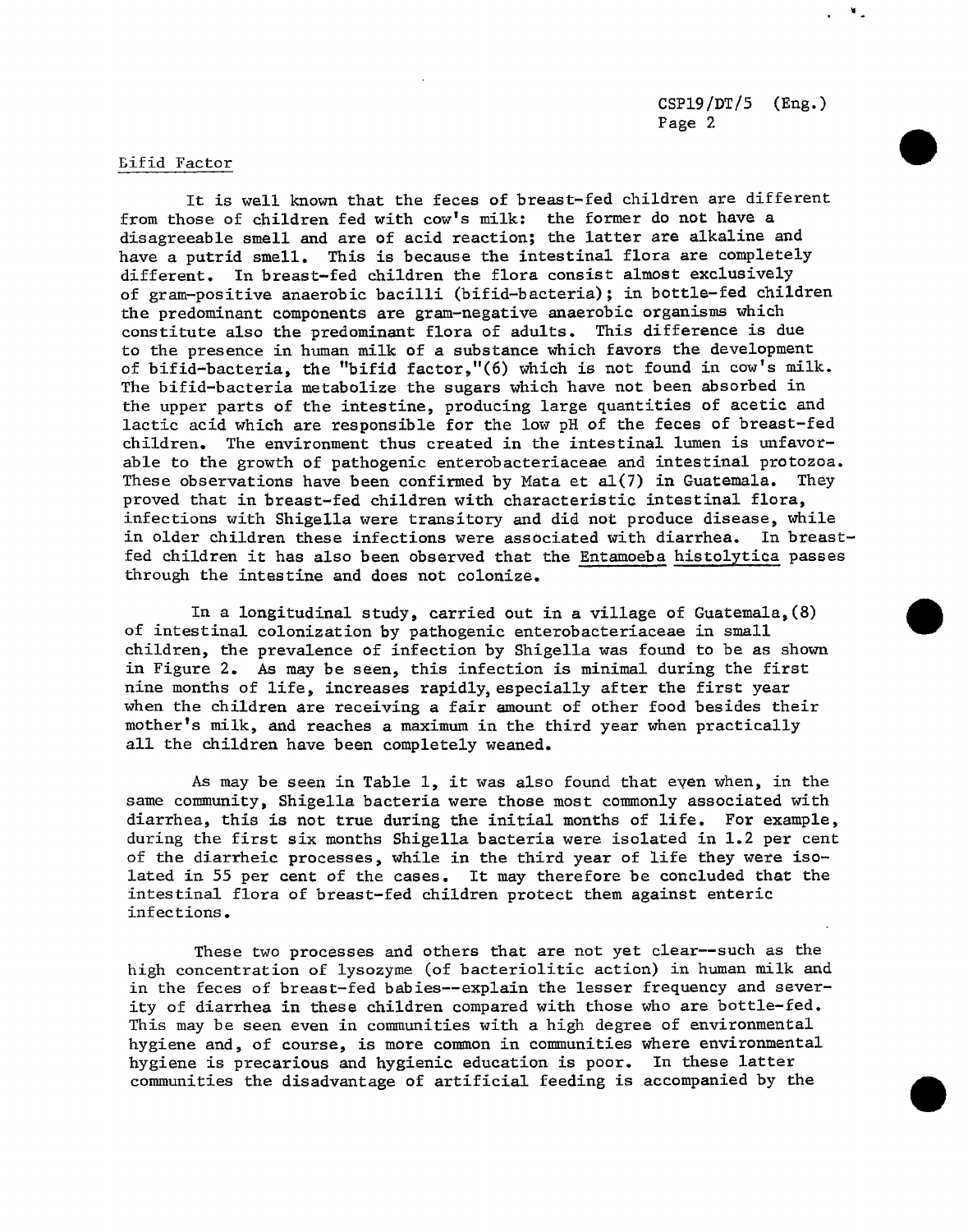equally serious one of h**a**ving a high degree of contamination of formul**a**s prepared at hom**e** and of the utensils used to prepare them, espe**c**ially fe**e**ding bottles.

We therefore consider that the early weaning and artific**a**l f**e**eding of babies in towns with poor socioeconomic and cultural conditions are dangerous. They limit th**e** natural defenses of the child against enteric infections and expose him much more to an unhealthy environment. The result is the occurrence of frequent and serious diarrheic processes. The Estudio de Mortalidad en la Ni\_ez of PAHO, already referred to, **c**onfirms th**e** relationship between mortality from diarrhea **a**nd the feeding pr**ac**ti**c**es used for babies.

#### "Weaning Diarrhea"

For breast-fed children living in an unhealthy environment the introduction of other foods to complete their nutritional requirements and, finally, the total elimination of mother's milk, are a**c**companied by a marked increase in the incidence of diarrheic processes. This is observed independently of the age at which weaning occurs and expl**a**ins why in certain towns the greater prevalence of di**a**rrheic diseases is observed in the first months of life, whil**e** in others this occurs only towards the end of th**e** first year or during the second year of life. This situ**a**tion has been clearly described by Gordon,(9) who ch**a**ra**c**teri**z**es it epidemiologically as a phenomenon called "weaning diarrhea." This does not seem to be associated with a specific agent but with the high contamination by common bacteria involved in the feeding of small children in an unhealthy environment.

Indeed, careful bacteriologi**c**al studies carried out in this field reveal the presen**c**e of pathogenic organisms in the feces of these children only in 25 per cent of the cases; nor is there sufficient evidence to prove that these organisms are really the agents responsible.

Epidemiological evidence indicates, however, that this syndrome is of an infectious nature and is probably related to a great variety of germs to which children eventually become resistant.

Table 2 summarizes the incidence of diarrhea by age groups in four rural communities of Guatemala, carefully studied over a period of three years.(lO)

It may be observed that the incidence is relatively low in the first six months of life during which children are almost exclusively breast-fed; it increases considerably in the ages six months to two years--the weaning period--and drops rapidly after this age.

The important point about these observations is that we must consider at what age supplements to breast-feeding should be recommended in communities with a very low level of environmental sanitation. The possible nutritional advantages of the introduction of solid foods must be weighed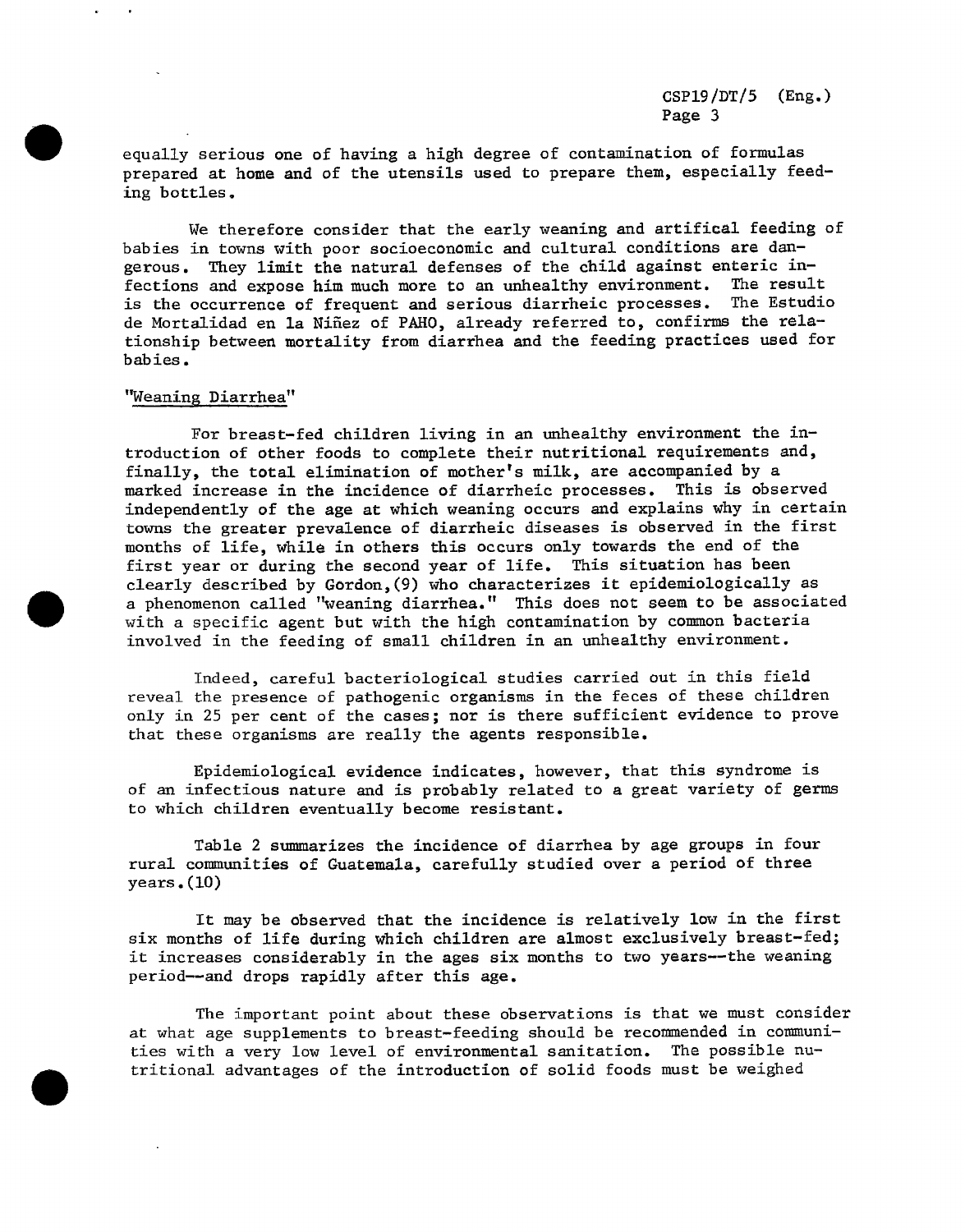against the risks of infection to which the child is exposed. We believe that the early introduction of other foods in the diet of the nursing baby, so fashionable in some countries regardless of whether it is necessary from the nutritional standpoint, is not desirable in communities where the health environment is poor. In the latter case, breast-feeding only must be encouraged during the first three or four months of life, and should be continued for as long **a**s **c**ir**c**umst**a**n**c**e**s** permit.

#### Diarrhea and Nu**trition**

The seco**n**d poi**n**t we will co**n**sider is the possible role of mal**n**u**t**rition in the pathogeny **o**f **d**iarrheic pro**c**esses. In the course of epidemio**l**ogi**c**al studies it h**a**s bee**n** observed that diarrhea is more commo**n** a**nd** more severe in malnourished **c**hildren. Ta**b**le 3 shows the results of s**u**ch studies in a vi**l**lage of Guatema**l**a.(10) As the figures show, the rate of atta**c**k am**o**ng chi**l**dren c**l**assifie**d** as we**ll**-nourished was 86.6 cases per **i**00 **c**hil**d**ren, per year, a rate which increases with the severity of mal**n**utritio**n**; it rea**c**hes 274.5 among children with third-grade maln**u**trition. At the same **t**ime, the percentage of severe cases was gre**a**ter among malnourished children tha**n** among well-nourished children. We admit that it is not easy to co**nc**lude from these observatio**n**s whether chil**d**ren had more di**a**rrhe**a** because they were mal**n**o**u**rished or were malnourished because they had more diarrhea. I**n** any case, the interrelatio**n**ship betwee**n** these two phe**no**mena is obvious.

At the clinical level also it is commo**n**ly observed that severely malnourished childre**n** e**n**tering hospital ofte**n** have diarrhea. In most of the cases it is impossible to ide**n**tify a specific agent **a**ssociated with the diarrhea and the diarrhea yie**l**ds to dietetic trea**t**ment as the child recovers from the severe malnutritio**n**, without any specific medi**c**ation. It is also known that even whe**n** these severely ma**l**no**u**rished childre**n** do not have diarrhea, they always suffer from i**n**testinal malabsorption, mai**n**ly of fats.

It appears, therefore, that malnutritio**n** per se co**nd**i**t**io**n**s or favors the development of diarrheic processes. We sha**ll** now consi**d**er s**o**me of the possible processes likely to explain this si**t**uation.

#### Morphological Alteratio**ns of the In**testi**nal Mucus**

**C**onsiste**n**tly, it has been observed that in severely mal**n**ourishe**d** children there are marked morphological alterations in the intestinal mucus; these are characterized mai**n**ly by considerab**l**e a**t**rophy of the vi**ll**i, whi**c**h appear flattened and joined together, giving the mucus a cerebroid appearance. The thi**c**kness of the mucus, the height of the epithelial cells and the width of the brushed edge are also diminished. These changes are similar to those found in cases of sprue and o**t**her syn**d**romes of intestinal malabsorption. Recent studies in INCAP(II) have proved tha**t** these alterations are more severe in mal**n**ourished **c**hil**d**re**n** with diarrhea. On the other hand, it has been observed that they are not **c**omple**t**ly restored after nutritional rehabilitation. Indeed, they have bee**n** fou**nd** amo**n**g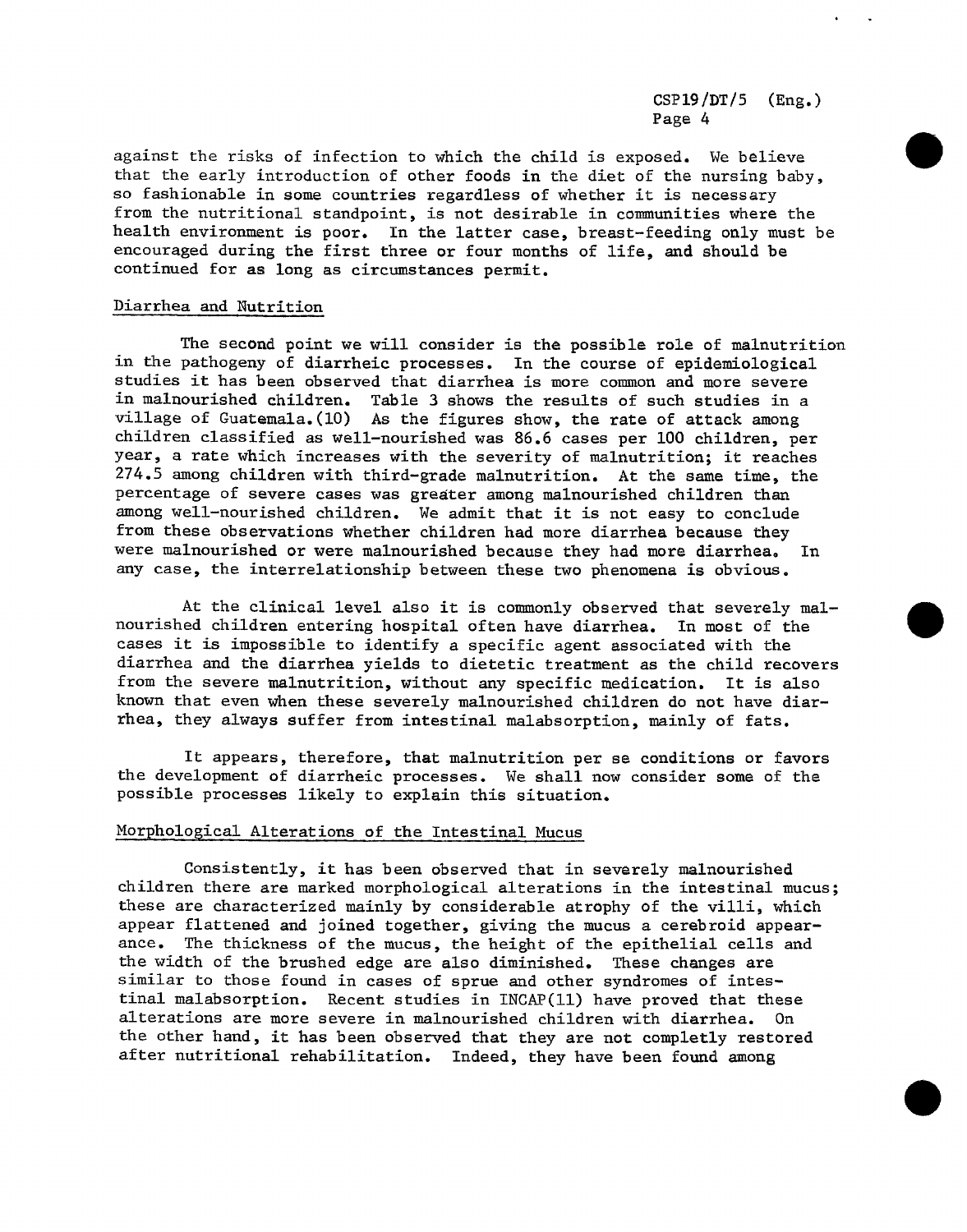chi**l**dren **l**iving in the same environment but not suffering from severe malnutritio**n**. The ques**t**ion remai**n**s therefore as to what is the real cause of these alterations.

#### Functional Alterations

In the severely malnourished child the time of intestinal passage is markedly increased. This intestinal stagnation could not in itself explain the diarrhea but it does favor the development of other alterations which result in diarrheic processes, such as the changes in the intestinal flora referred to above.

In children with severe malnutrition there also occurs poor intestinal absorption of various nutrients, especially fats. These children have poor ability to solubilize fats. Apparently, this is not associated with lipase deficiency since this enzyme has been found in normal concentrations in most of them.  $(12)$ 

The problem seems to be more related to a decline in the concentration of conjugated bile acids and an increase in the concentration of free bile acids, with a consequent reduction in the ability to solubilize fats.(13) The high concentration of free bile acids might be due to the **b**reaking down of the conjugated acids by bacterial action in the upper parts of the intestine. The free **b**ile acids thus produced may irritate the intestinal mucus and cause diarrhea.

#### Alterations of the Flora

Two important changes are observed in the intestinal flora of malnourished children. The first is a marked increase in the flora, both anaerobic and facultative in the jejunum, duodenum and stomach, (14) i.e., upper parts of the gastrointestinal tract where flora normally is scarcer. This invasion of the upper parts of the gastrointestinal tract by the flora that is normal in the lower areas may be related to the diminution of intestinal motility referred to earlier or to a decrease in the aeidity and bacterial action of the gastric secretions; in its turn, it may be the factor responsible for the breaking down of the conjugated bile salts. All these developments contribute to malabsorption and diarrhea.

The other important microbiological alteration which has been found in malnourished children is a change in the relationship between anaero**b**ic and facultative bacteria in the feces, with an increase in the proportion of the latter. This situation also appears to favor the development of diarrhea in malnourished children.

To sum up, even though we cannot explain clearly some of the physiopathological processes, it is obvious that malnutrition favors the development of diarrhea while, on the other hand, we must stress that diarrhea in its turn precipitates and aggravates malnutrition. Children living on a marginal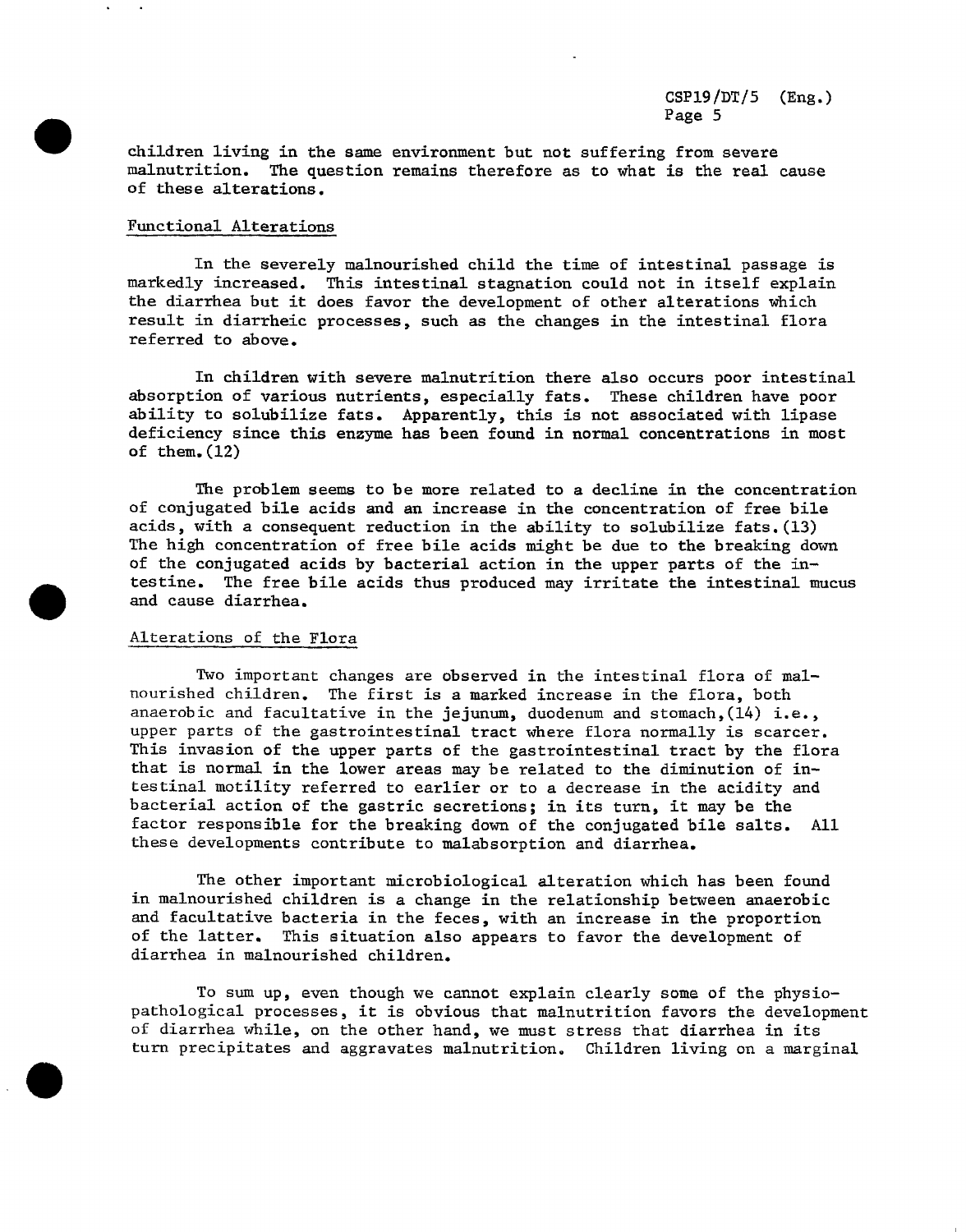diet, which barely covers their minimum caloric and nutritional needs, fall into a state of malnutrition as a result of frequent infections, particularly diarrhea. This not only reduces the ingestion of food but also increases nutritional requirements and results in a loss of nutrients ingested.

The result of the synergism between inadequate and unsuitable diet<br>presence of frequent infections is illustrated in Figure 3. This and the presence of frequent infections is illustrated in Figure 3. summarizes the history of a child studied longitudinally by Mata et  $a1(15)$ in INCAP and is representative of what occurs among the large majority of children in poor communities.

As may be seen, the child made good progress in terms of weight during his first six months of life. During this period his mother's milk was enough<br>to satisfy his needs and the infections he suffered were relatively few. From to satisfy his needs and the infections he suffered were relatively few. then onwards, he did not receive the foods necessary to supplement breastfeeding and he began to suffer frequent attacks of infectious diseases, especially diarrhea. The result was a rapid deterioration in his nutritional state which is reflected in a complete f]attening of the weight curve for a whole year, up to the age of 18 months, and an inadequate and irregular growth after that age.

We believe that this figure illustrates very clearly the sad story of millions of children in our Latin America. A large proportion of them die as a result of the synergetiic action of malnutrition and diarrhea and the survivors do not attain their full genetic potential for growth and physical and functional development. The control of diarrheic infections alone would greatly improve their nutritional situation. On the other hand, better feeding after the lactation period, with essentially breast-feeding during the early months duly supplemented later and followed by a sound diet after weaning, would considerably reduce the danger and damage caused by diarrheic infections.

Ideally, the application of both these measures at the same time, i.e., improved feeding and improved environmental sanitation, would result in the best possible advancement for our peoples, through the application physical and functional damage, and, consequently, in a more promising future for the new generations of citizens of the Americas.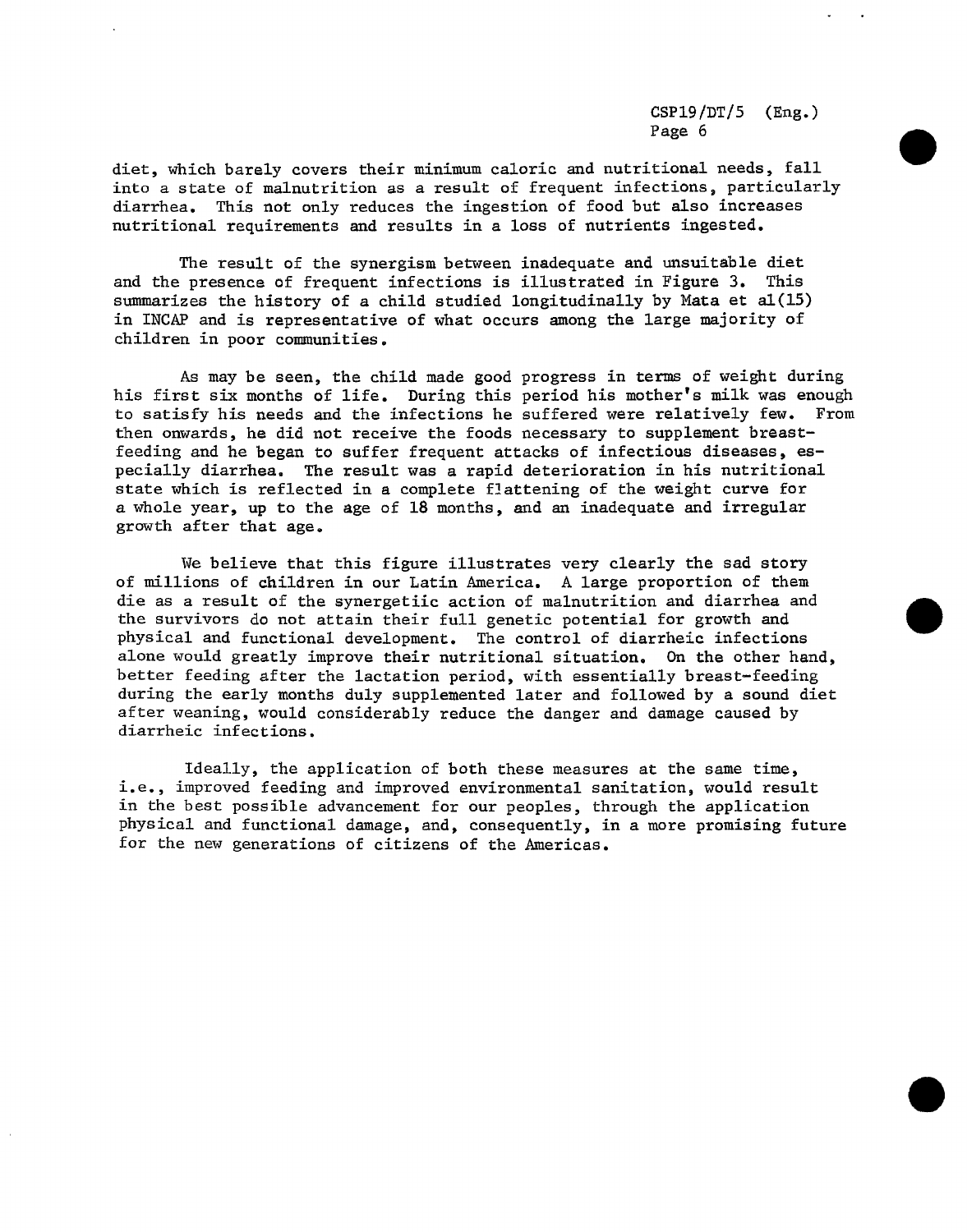# **TA**B**LE** 1

 $\mathcal{L}^{\text{max}}$  $\sim$   $\bullet$ 

> P**e**r**cen**t**a**g**e** o**f Cas**es of **D**i**a**r**rhea**, b**y Age**, **A**sso**c**i**a**t**ed** w**i**t**h Sh**i**g**a**l**l**a** i**n Ch**i**ld**r**en 0-3 Years** of **Age** (**San**t**a** M**ar**f**a Cauqu**\_ **Gua**t**emala**, **19**64-67)

| Age<br>(months)        | % of Diarrhea Cases<br>Associated with Shigella |  |
|------------------------|-------------------------------------------------|--|
| $0 - 5$                | 1.2                                             |  |
| $6 - 11$               | 9.2                                             |  |
| $\bullet$<br>$12 - 17$ | 19.0                                            |  |
| $18 - 23$              | 39.0                                            |  |
| $24 - 29$              | 41.6                                            |  |
| $30 - 35$              | 55.5                                            |  |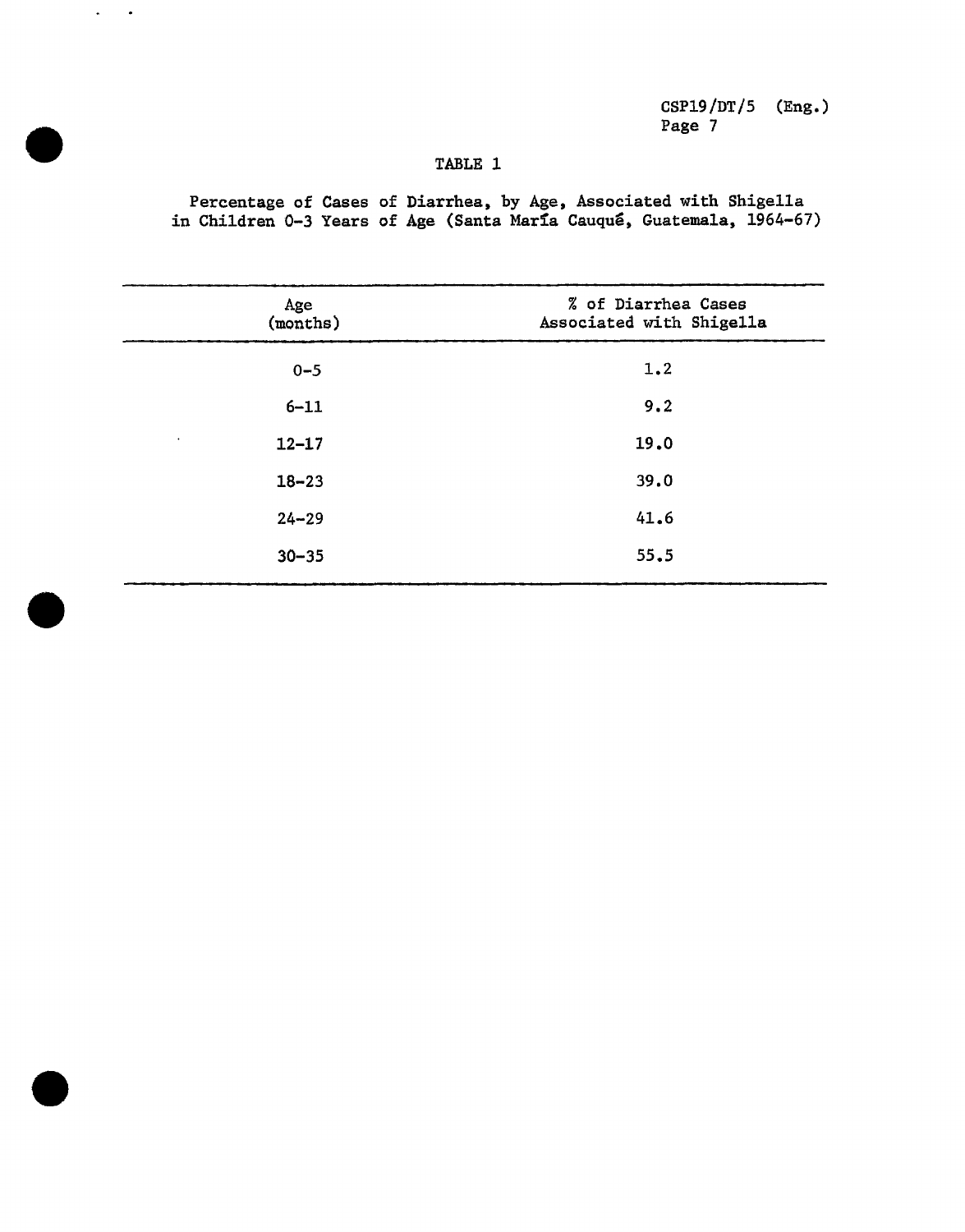# TABLE 2

Number of **Cases of** Rate of Attack Age **Persons** Diarrhea (Cases/Year/100) 0-5 months 92 43 46.7 6**-**11 months 79 87 110.7 1 year 135 162 120.0 2 years 122 129 105.7 3 years **1**19 66 55,4 4-6 years 406 21.2 7-14 years 839 69 8.2 15+ years 2,390 109 4.6 All ages 4,182 751 18.0

Rates of Attack of Acute Diarrhea per i00 Persons, by Year and by Age-groups, in Four Rural Communities of Guatemala, 1956-59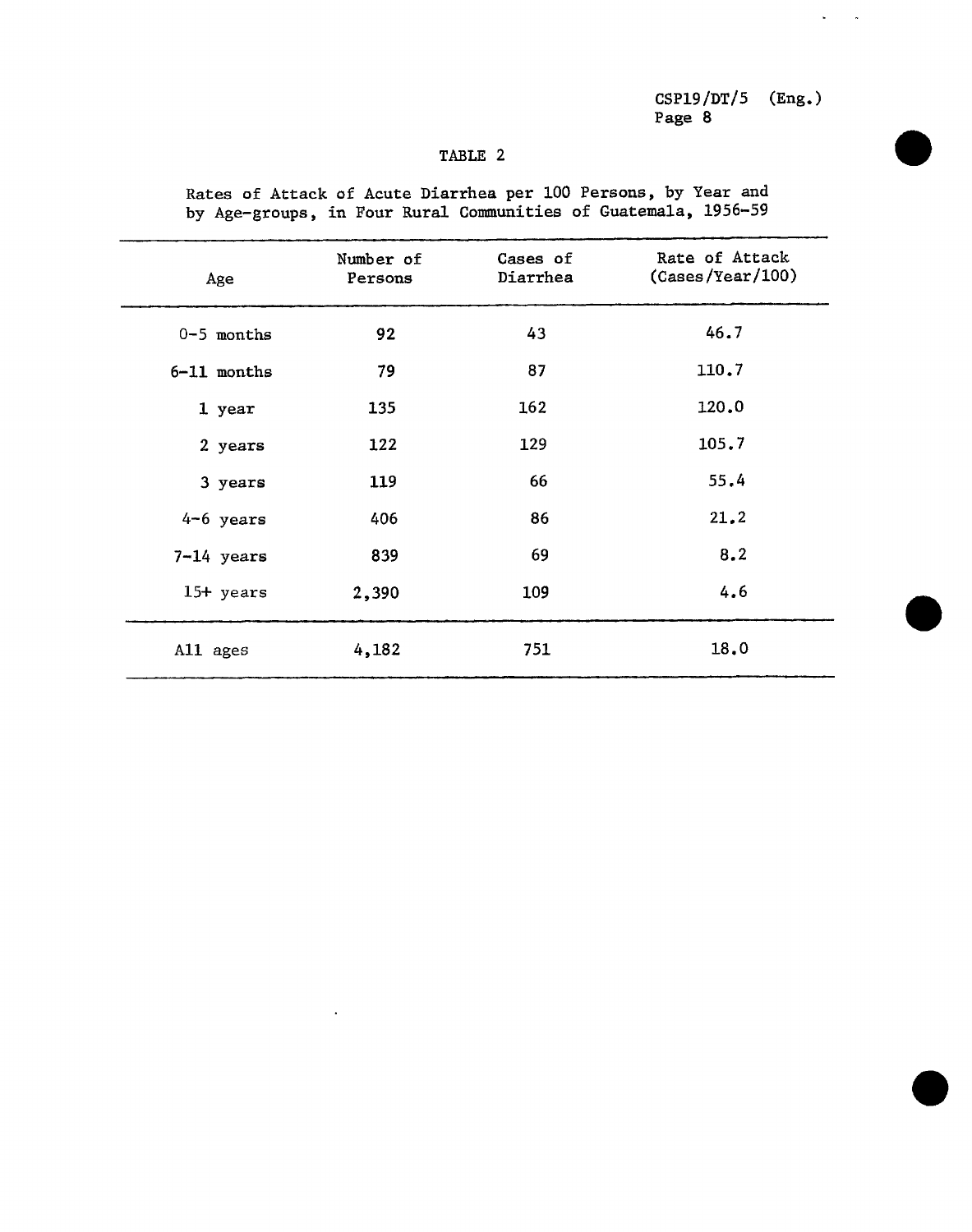## TABLE 3

Incidence and Severity of Diarrhea in Relation to the Nutritional<br>State in Children Under Five Years of Age (Santa María Cauqué, 1961-62)

 $\mathbf{w}$  $\sim$ 

| Nutritional<br>State   | Rate of Attack<br>(Cases/Year/100) | % of<br>Severe Cases |
|------------------------|------------------------------------|----------------------|
| Norma1                 | 98.8                               | 22.9                 |
| 1st grade malnutrition | 164.1                              | 37.8                 |
| 2nd grade malnutrition | 252.5                              | 29.1                 |
| 3rd grade malnutrition | 274.5                              | 40.0                 |

 $\ddot{\phantom{a}}$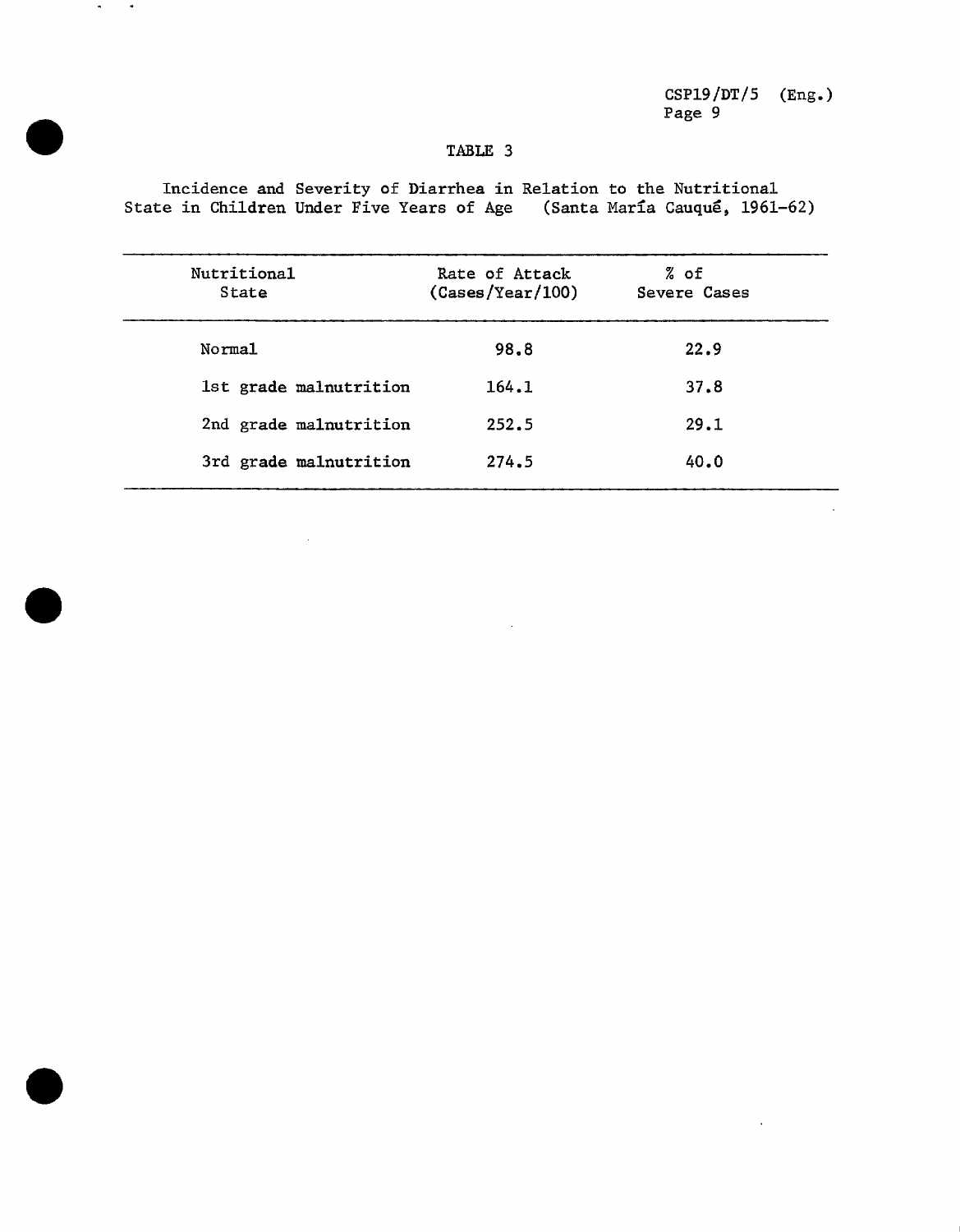CsPIg/DT/5 (Eng.) Page i0





**Incap 74-747**

Concentrations (average  $\frac{+}{-}$  1 S.E.) of IgA in colostrum and milk of Indian women of Santa María Cauqué, Guatemala, 1968. The numbers above the curves indicate the number of women studied.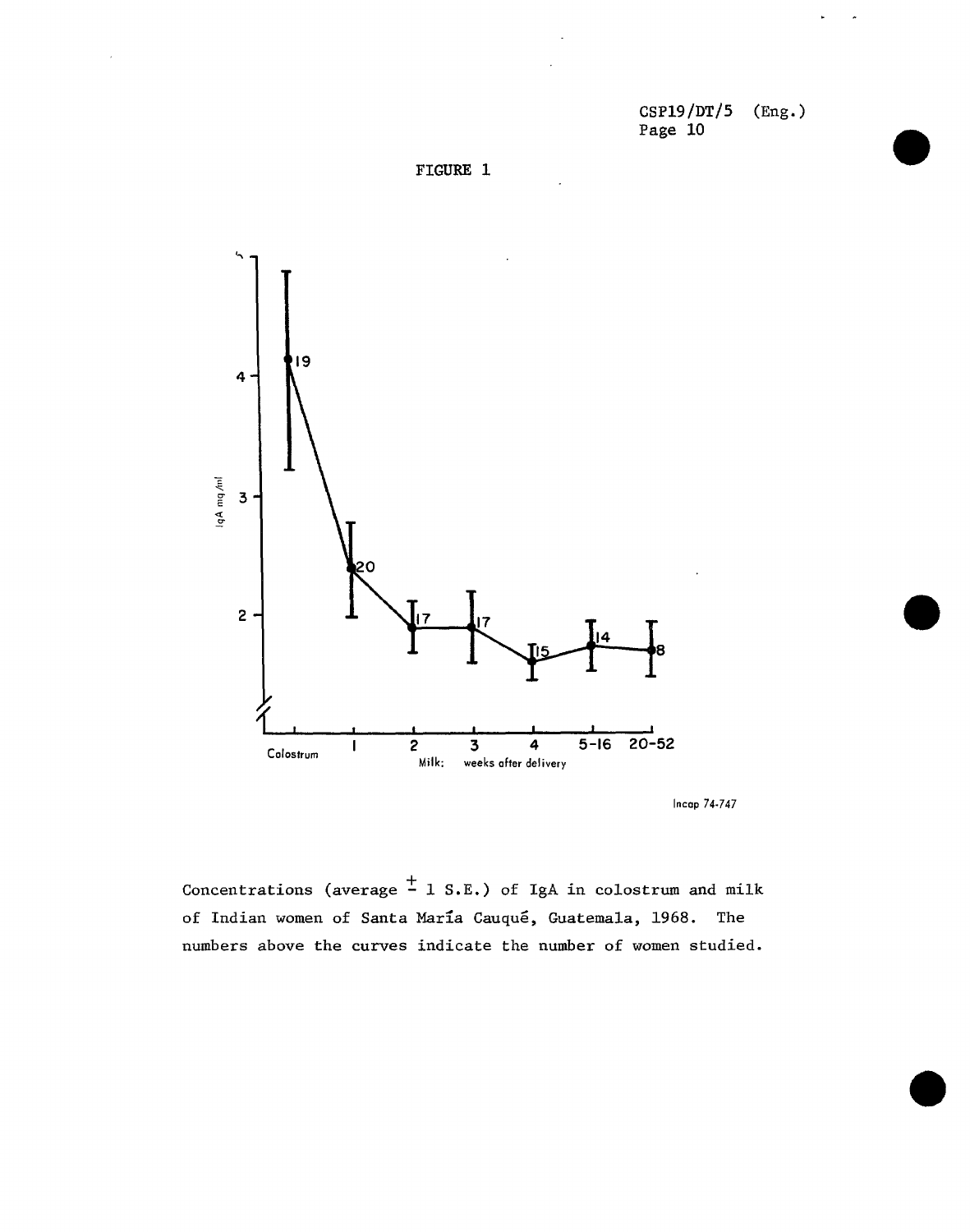



 $\mathcal{A}$  $\omega_{\rm{eff}}$ 



The figures with decimal points express the percentage of weekly cultures that resulted positive for Shigella. Whole figures show the number of children studied during the period indicated.

Incap 74-746

Prevalence of Shigella in children 0 to 3 years old. Santa María Cauqué, Guatemala, 1964-67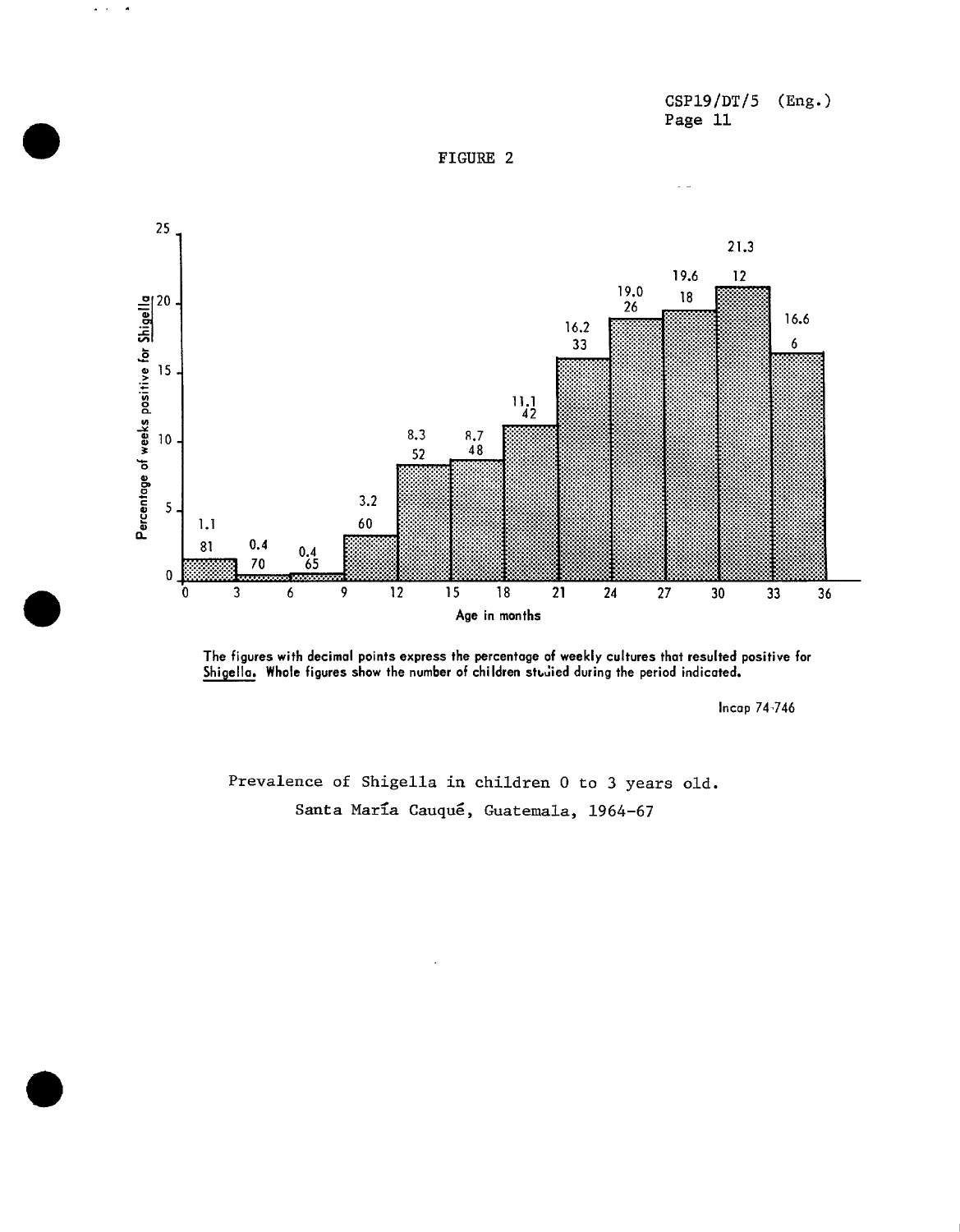$CSP19/DT/5$  $(Eng.)$ Page 12

 $\sim$ 

FIGURE 3



Weight, infections and infectious diseases in a child studied longitudinally by Mata et al. (15) Solid line represents weight of child; broken line is median of the standard. Length of each horizontal line indicates duration of infectious disease. Each mark shows a week positive for the particular infectious agent.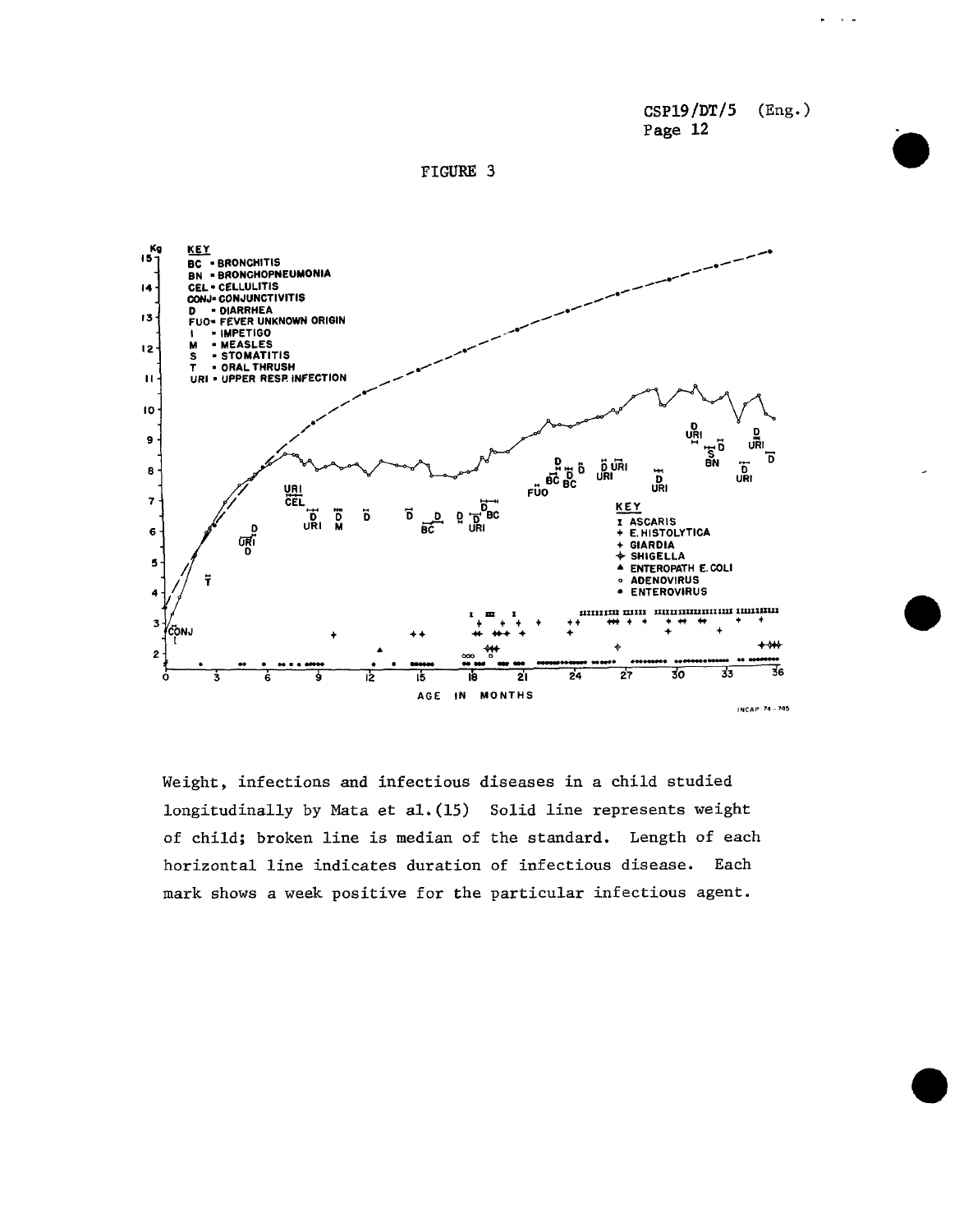#### REFERENCES

 $\bullet$  .  $\bullet$  ,  $\bullet$  ,  $\bullet$ 

- 1. Puffer, R. R. and C. V. Serrano. Caracteristicas de Mortalidad en la Niñez -Investigación Interamericana de Mortalidad en la Niñez. Pan American Health Organization. Scientific Publication 262, Washington, D.C., 1973.
- 2. Hodes, H. L., R. Berger, E. Ainbender, M. M. Hevizy, H. D. Zepp and S. Kochwa. "Proof that Colostrum Polio Antibody is Different from Serum Antibody". J Pedlar. 65:1017, 1964.
- 3. Mata, L. J. and R. G. Wyatt. "Amamantamiento y resistencia del huésped a la infección". En El Valor Incomparable de la Leche Materna. Pan American Health Organization. Scientific Publication 250, Washington, D.C., 1972. p. 14.
- 4. Warren, R. J., Martha L. Lepow, G. E. Bartsch, and F. C. Robbins. "The Relationship of Maternal Antibody, Breast Feeding, and Age to the Susceptibility of Newborn Infants to Infection with Attenuated Polioviruses". Pediatrics 34:4, 1964.
- 5. Katz, M. and S. A. Plotkin. "Oral Polio Immunization of the Newborn Infant; A Possible Method for Overcoming Interference by Ingested Antibodies". J Pediat. 73:267, 1968.
- 6. György, P. "A Hitherto Unrecognized Biochemical Difference Between Human Milk and Cow's Milk". Pediatrics 11:98, 1953.
- 7. Mata, L. J. and J. J. Urrutia. "Intestinal Colonization of Breast-fed Children in a Rural Area of Low Socioeconomic Level". Ann N Y Acad Sci 176:93, 1971.
- 8. Mata, L. J., R. Fernandez and J. J. Urrutia. "Infecci6n del intestino por bacterias enteropatógenas en niños de una aldea de Guatemala, durante los tres primeros años de vida". Rev Latinoamer Microbiol Parasitol 11:103, 1969.
- 9. Scrimshaw, N. S., C. E. Taylor and J. E. Gordon. Interactions of Nutrition and Infection. WHO Monograph Series No. 57. Geneva, 1968. Chapter 6 "Weanling Diarrhea A Synergism of Infection and Nutrition". p. 216.
- I0. Gordon, J. E., M. A. Guzm\_n, W. Ascoli and N. S. Scrimshaw. "Acute Diarrhoeal Disease in Less Developed Countries. 2. Patterns of Epidemiological Behaviour in Rural Guatemalan Villages". Bull Wld Hlth Org 31:9, 1964.
- 11. Schneider, R. E. and F. E. Viteri. "Morphological Aspects of the Duodenojejunal Mucosa in Protein-Calorie Malnourished Children and During Recovery". Am J Clin Nutr 25:1092, 1972.